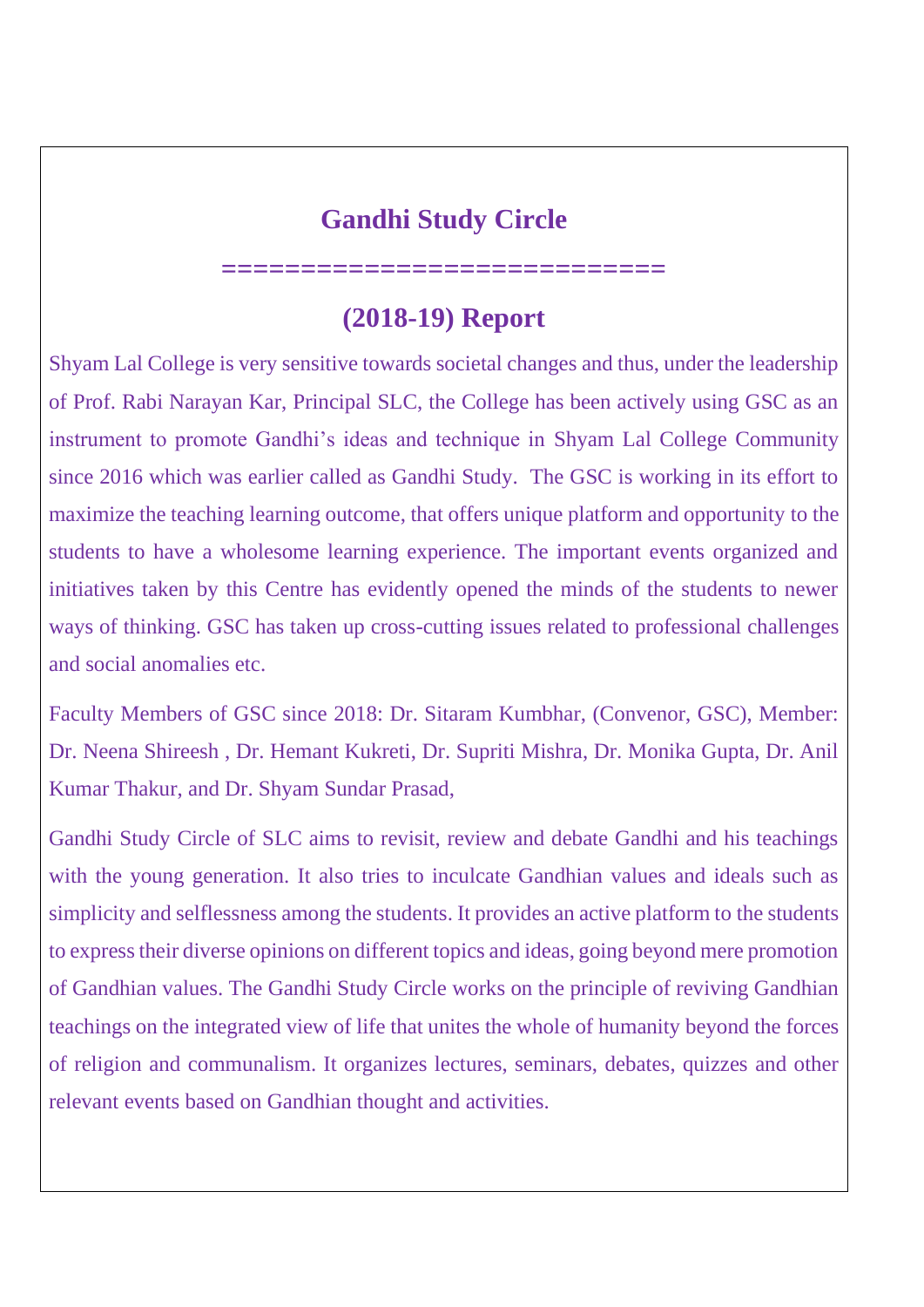**A Two-Day National Symposium on "'Revisiting Gandhi Through Modernity: Towards a Sustainable Future'** on 27th-28th September,2018 was organized in collaboration with Department of Political Science and IQAC. A galaxy of leading Gandhian scholars participated and engaged in vibrant academic exchange of ideas on the topic. Some of the eminent personalities were Prof. Bidyut Chakraborty, Vice-Chancellor, Vishwa Bharati University, Bolpur, West Bengal, Professor Ramesh C Bharadwaj (Director Gandhi Bhawan, University of Delhi), Sh. Siddharth Mishra. (President, CRDJ, &Adjunct Professor-VIPS, Delhi), Rupal Prabhakar (Regional Coordinator, Gandhi Peace Foundation), Dr. Anil Dutt Mishra (Sulabh International), Dr. Bhawani Dikshit (Managing Editor, World Focus). The seminar was organized under the leadership of Prof. Rabi Narayan Kae, Principal, SLC Dr. Sitaram Kumbhar, Convernor and the Senior Faculty member Dr. Neena Shireesh, Department of Political Science, SLC.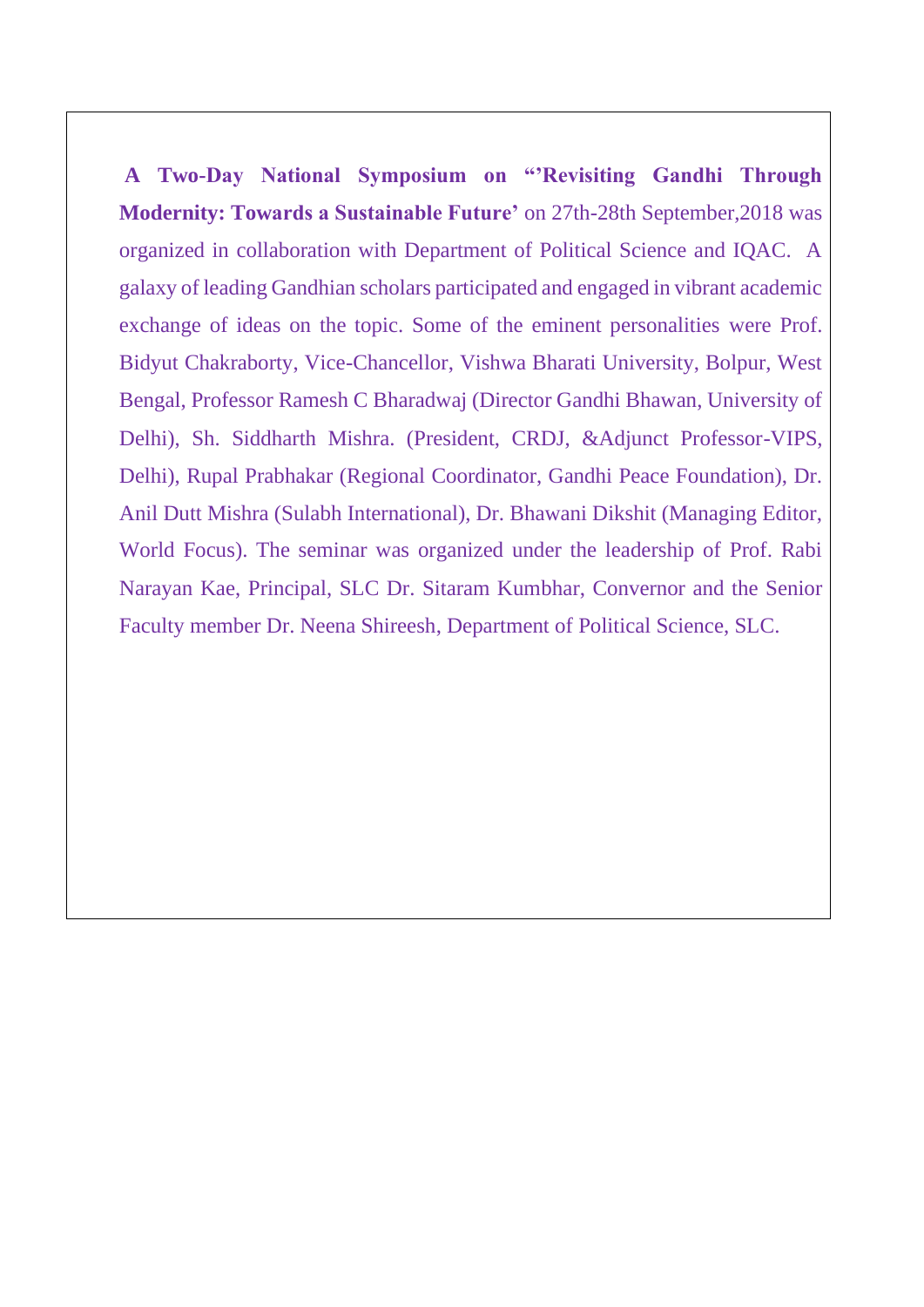

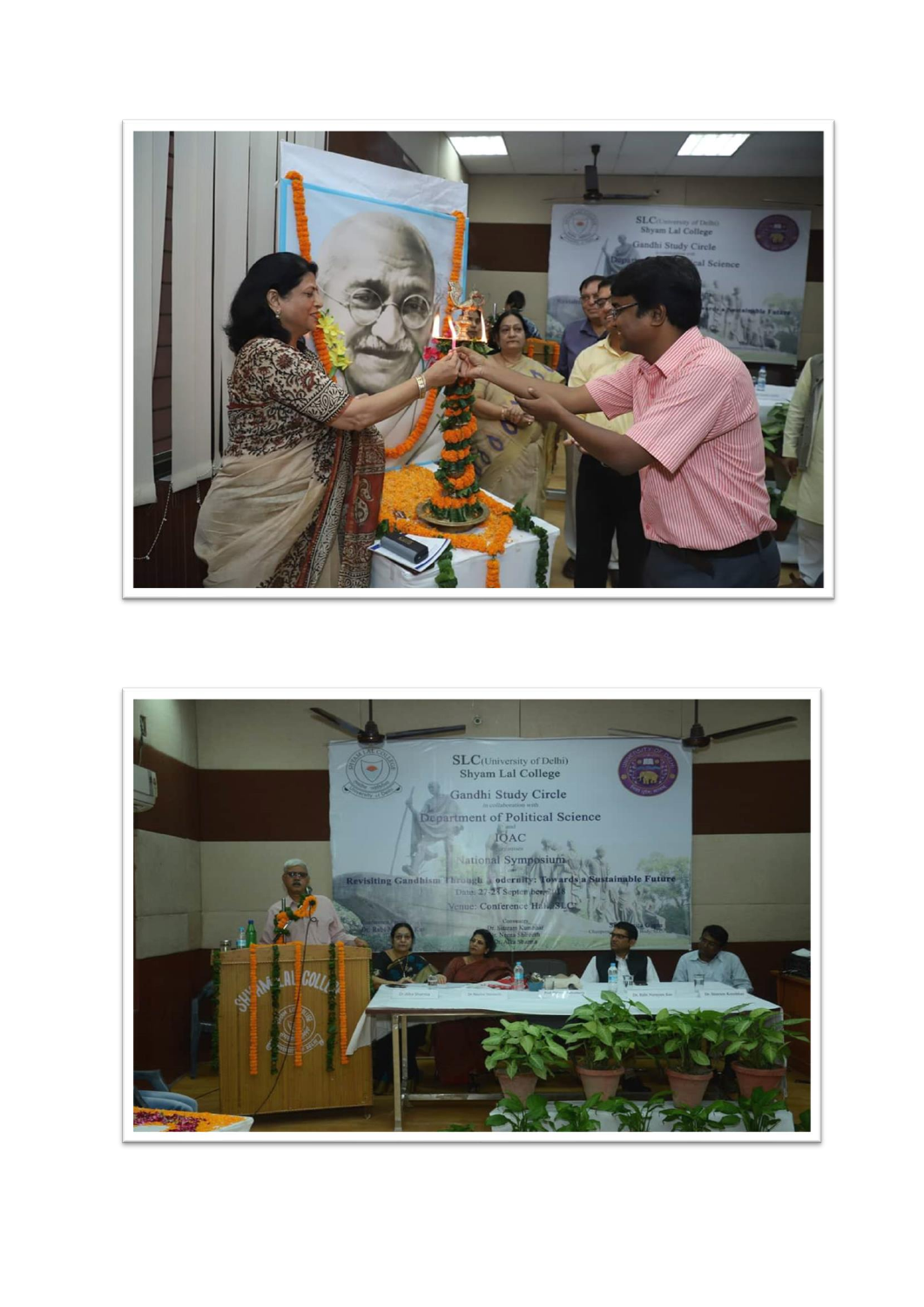